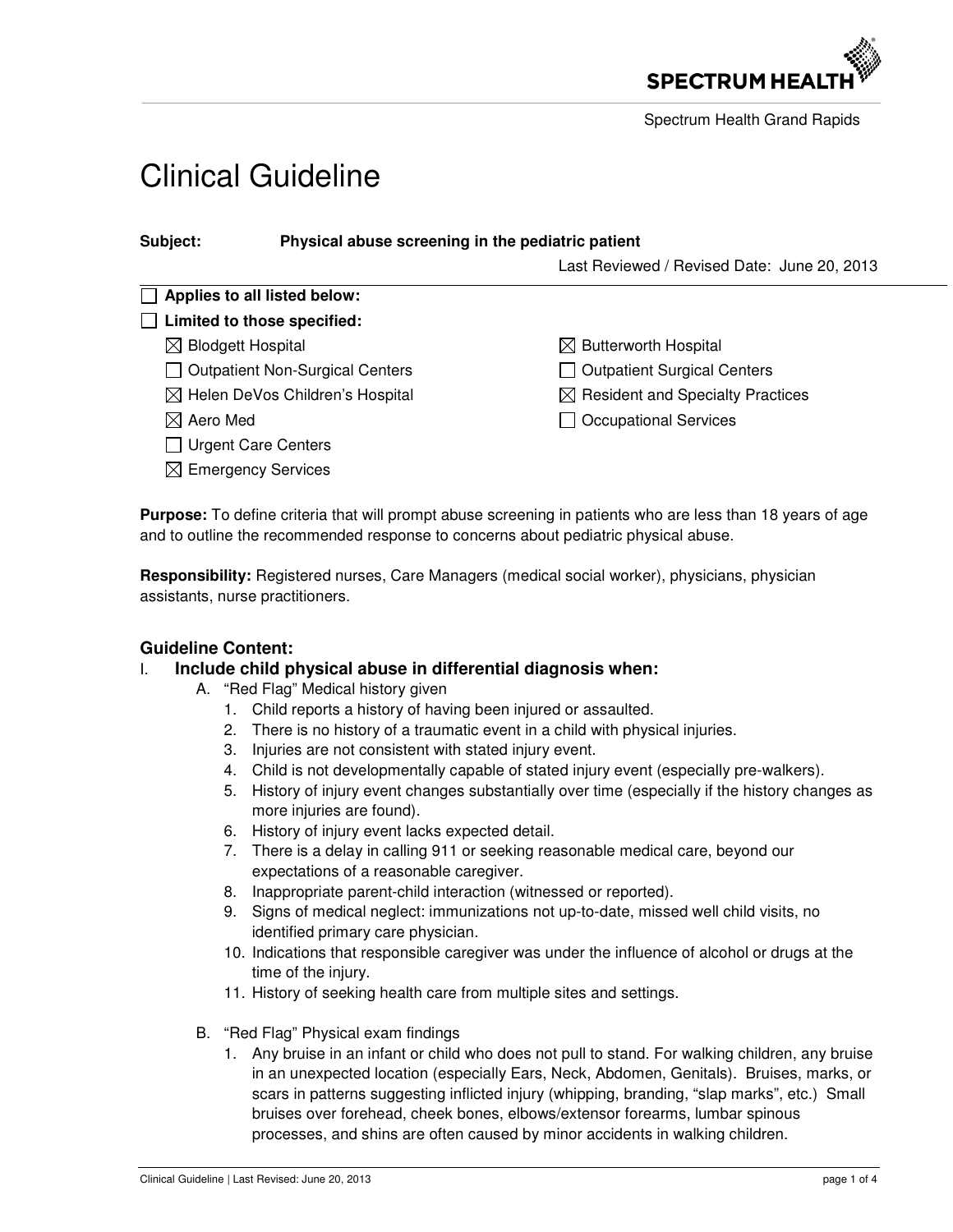

- 2. Burns not consistent with stated or presumed injury (especially "dip" pattern burns or burn patterns suggestive of branding).
- 3. Acute or healing intra-oral injuries (including frenulum tears) not explained.
- 4. Rapidly enlarging head circumference or macrocephaly in infants.
- 5. Genital or anal injuries not adequately explained.
- 6. Any other significant injury not adequately explained.
- C. "Red Flag" Radiographic findings
	- 1. Metaphyseal fractures (bucket-handle, corner, chip)
	- 2. Rib fractures (especially posterior)
	- 3. Any fracture in a non-ambulating infant or child
	- 4. Multiple fractures
	- 5. An unexpected finding of a healing fracture
	- 6. Complex skull fractures, epidural hematoma (EDH), subdural hematoma (SDH), subarachnoid hematoma (SAH), brain contusions, cerebral edema, and anoxic/hypoxic brain injury not well-explained by injury mechanism, especially in young children.
	- 7. Evidence of brain injury in different stages of healing not adequately explained.
	- 8. Any other significant injury not adequately explained.

### II. **Immediate response, including addressing patient safety**

If child requires admission for medical/surgical care, follow outline below. If child is appropriate for discharge from the emergency department/urgent care, refer to policy "Suspected Child Abuse and Neglect, ADM-S00-S0276".

(Please note that the below recommendations can be ordered on the "Center for Child Protection (CCP) Peds" Power Plan in Cerner.

- A. If physical abuse has entered the differential diagnosis, but is considered **unlikely**, consultation with medical social worker (Care Management) and the Center for Child Protection can be requested without immediate referral to Children's Protective Services.
- B. For all other cases, the child's safety must be immediately addressed:
	- 1. A hospital staff person will supervise the patient at all times until further protective agreements are made.
	- 2. Consult Care Management.
	- 3. Order completion of "Parent and Visitor Safety Agreement" by Care Management or a designee.
	- 4. Order a Parent/Family/Visitor Interaction Log
	- 5. If physical trauma is identified prior to admission, admit patient to the Pediatric Trauma Service, with appropriate specialist consults as needed.
	- 6. If admitted to non-surgical service such as Pediatric Hospitalists, PCCM, or Primary Care Physician, then consultation is **required** with appropriate surgical service such as Trauma, Neurosurgery, Orthopedic Surgery, and/or Burn.
	- 7. For patients admitted to a surgical service consider consultation with Pediatric Hospitalists or Primary Care Physician for medical coordination of care.
	- 8. Care Management or a designee will refer child to Children's Protective Services (Call Central Intake: 1-855-444-3911). Complete and fax "DHS 3200 form" to CPS. Also fax "DHS 3200 form" to Center for Child Protection - fax number: (616) 391-3206. Consultation with Center for Child Protection / Child Abuse Pediatrics: do not delay notification (even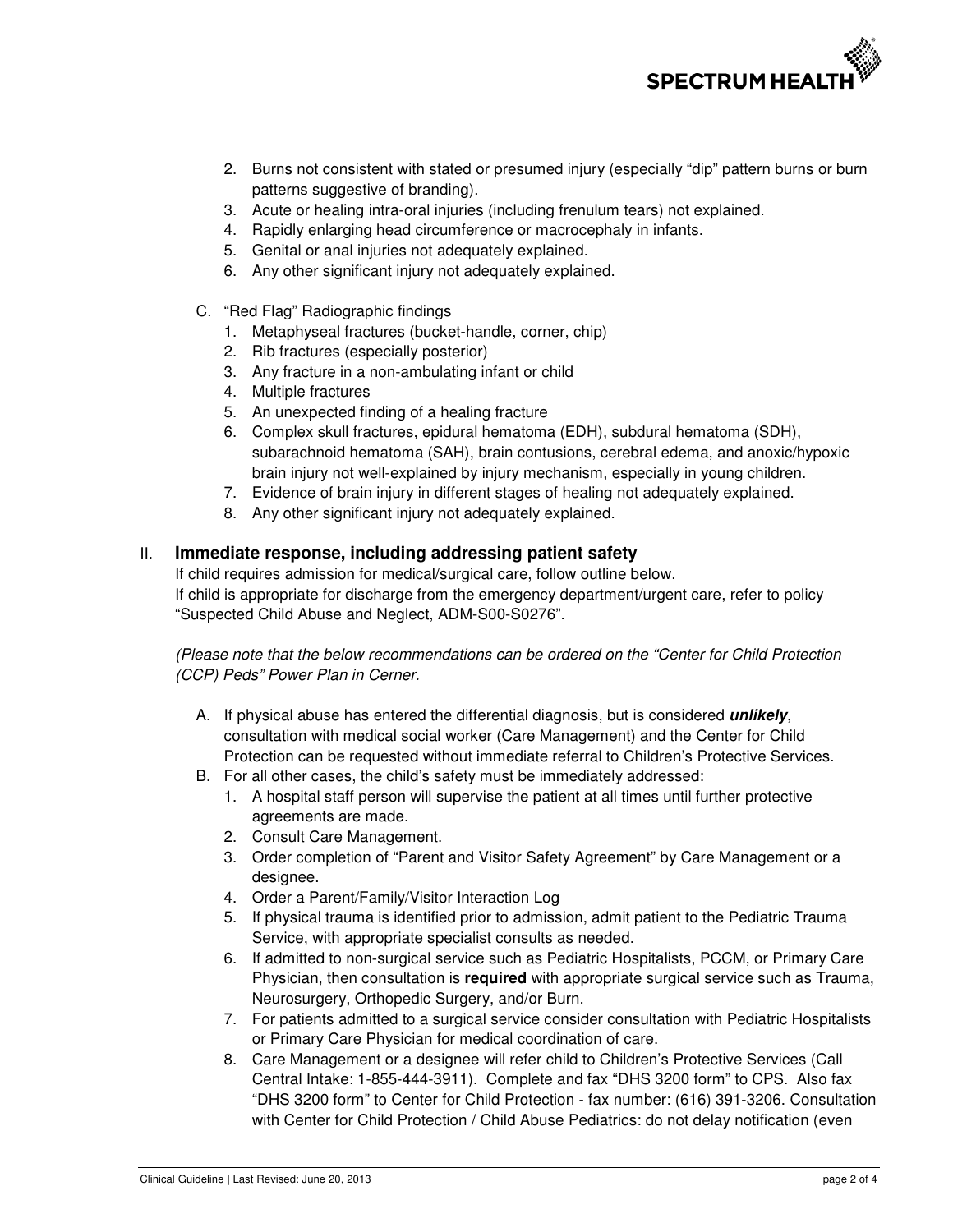during off hours). Business Hours: CCP Office (616) 391-1242. After Hours: CCP Pager (616) 479-5858.

- 9. The attending physician or a designated resident physician/advanced practice provider will assist Care Management in the completion of Children's Protective Services referral "DHS 3200 form."
- 10. Primary Care Physician must be notified of admission.
- 11. Care Management or a designee will inform parent/caregiver of CPS Referral and Consultations (as ordered).

## III. **Recommended evaluation for additional injuries in cases of suspected physical abuse:**

- A. All children with physical abuse on differential diagnosis need a thorough physical exam, including the visualization of the entire skin surface, retinas, external auditory canals and tympanic membranes, nose, mouth and throat, genitals and anus.
- B. Possible Medication/Toxin exposure
	- 1. Any child with altered LOC or other symptoms of medication/toxin exposure:
		- 1. Comprehensive urine drug screen on earliest urine available in lab.
		- 2. Plasma drug screens as clinically indicated.
		- 3. Testing for specific toxins as clinically indicated.
- C. Possible head injury
	- 1. CT Head and c-spine recommended for:
		- a. Child with altered level of consciousness.
		- b. Infants under 12 months with other abusive injury.
		- c. Moderate or severe soft tissue injuries to the head or neck.
	- 2. MRI brain (in lieu of CT) recommended for:
		- a. Child with consistently normal neurologic exam over time, who needs screening for abusive head trauma.
		- b. Child with consistently normal neurologic exam over time, suspected to have been strangled within past 5-7 days.
- D. Possible Fracture
	- 1. Skeletal Survey for all pre-verbal children (under age 2-3 or developmentally delayed).
	- 2. Specific films for areas of pain, soft tissue injury, or deformity in children of any age.
- E. Possible Abdominal Injury
	- 1. CT abdomen/pelvis recommended for:
		- a. Child with symptoms of abdominal injury (anorexia, nausea and vomiting, abdominal pain, blood in stool, etc.)
		- b. Child with signs of abdominal injury (decreased or absent bowel sounds, abdominal bruising, abdominal distention/rigidity, pain tenderness with abdominal palpation).
	- 2. If child does not have indication for immediate CT abdomen/pelvis:
		- a. Labs to screen for abdominal trauma recommended:
			- 1. AST, ALT, amylase, lipase, UA for blood.
			- 2. Consider stool occult blood testing.
			- 3. CT abdomen/pelvis if lab screens abnormal.

## a. **Recommended evaluation for specific injuries:**

- A. Head Trauma
	- a. MRI brain, c-spine, t-spine, and l-spine (non-contrast unless requested by Radiologist).
	- b. Ophthalmology consult.